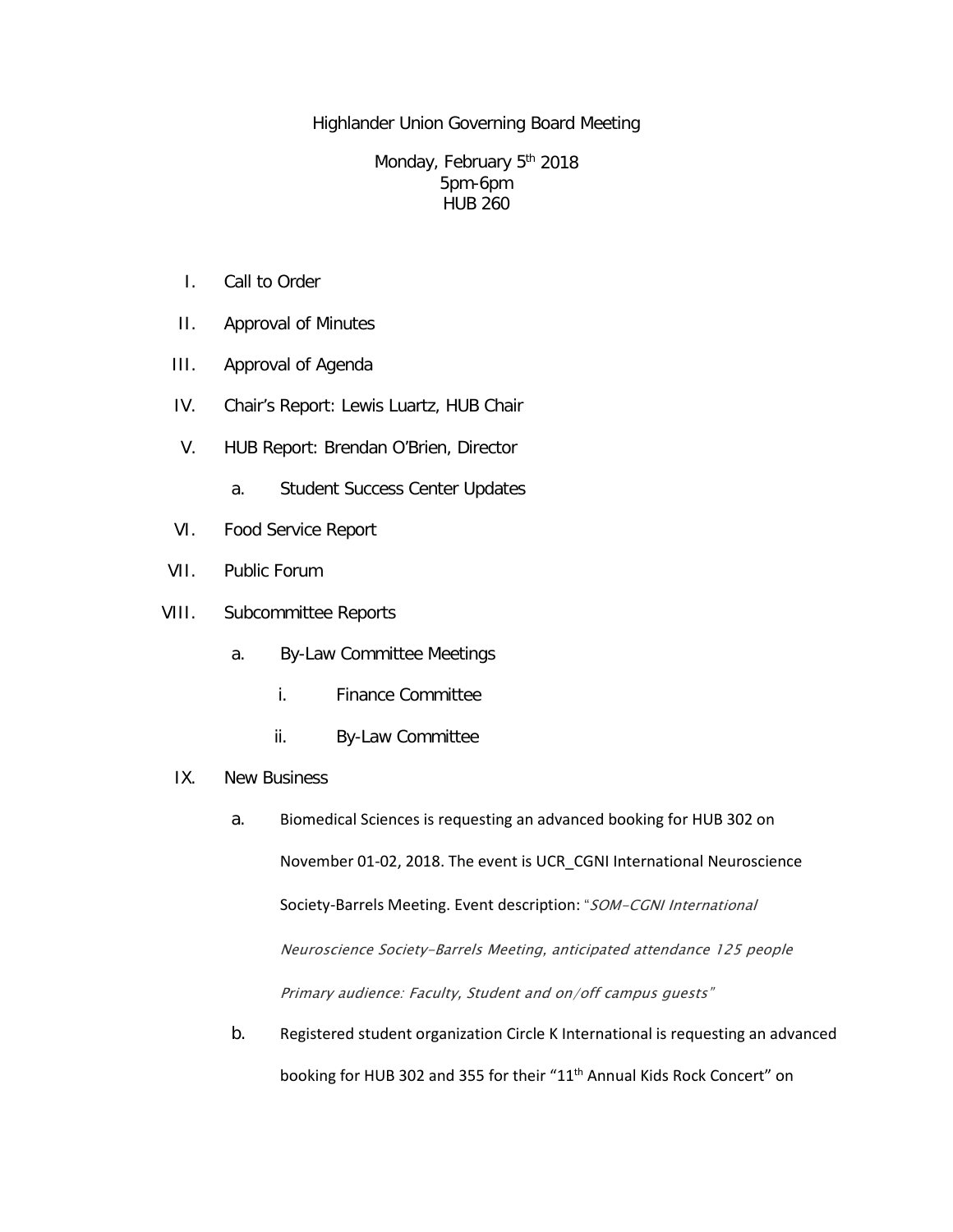January 19, 2019. Event description: "The 11th Annual Kids Rock Benefit Concert is a fundraiser to raise money for the Pediatric Trauma Program. This event has performers from off and on-campus. There are also mini games that guests can play. Food and drinks will be sold at this event. There is usually also a silent auction."

- c. Financial Aid is requesting a fee waiver for their "Financial Aid- Scholarship Workshop" on February 13, 2018in HUB 260. Event description: "We will go over how to look for scholarships, the ones on and off campus."
- $d.$  Graduate School of Education is requesting an advanced booking and fee waiver for their "Institute for Teachers of Color Committed to Racial Justice (ITOC)" Conference. They are requesting all the HUB rooms except HUB 268 for June 20- 22, 2019. Event description: "The Institute for Teachers of Color Committed to Racial Justice (ITOC) 2019 is an annual conference organized by Dr. Rita Kohli, Assistant Professor in the Graduate School of Education. Attendees at the event are Professors and Instructors from Colleges and Universities, Elementary and Secondary School Teachers, and Administrators from school districts. The registration fee for the ITOC conference is used to cover the cost of meals for attendees (breakfast and lunch for 3 days) and to pay the honoraria for speakers. Approximate attendance is 120 people.
- e. "School of Business Administration is requesting an advanced booking for HUB 302, 355, 367 and 379 on September 22, 2018. Their event is "SoBA Grad Student Orientation". Event description: "School of Business new Graduate Student Orientation Day"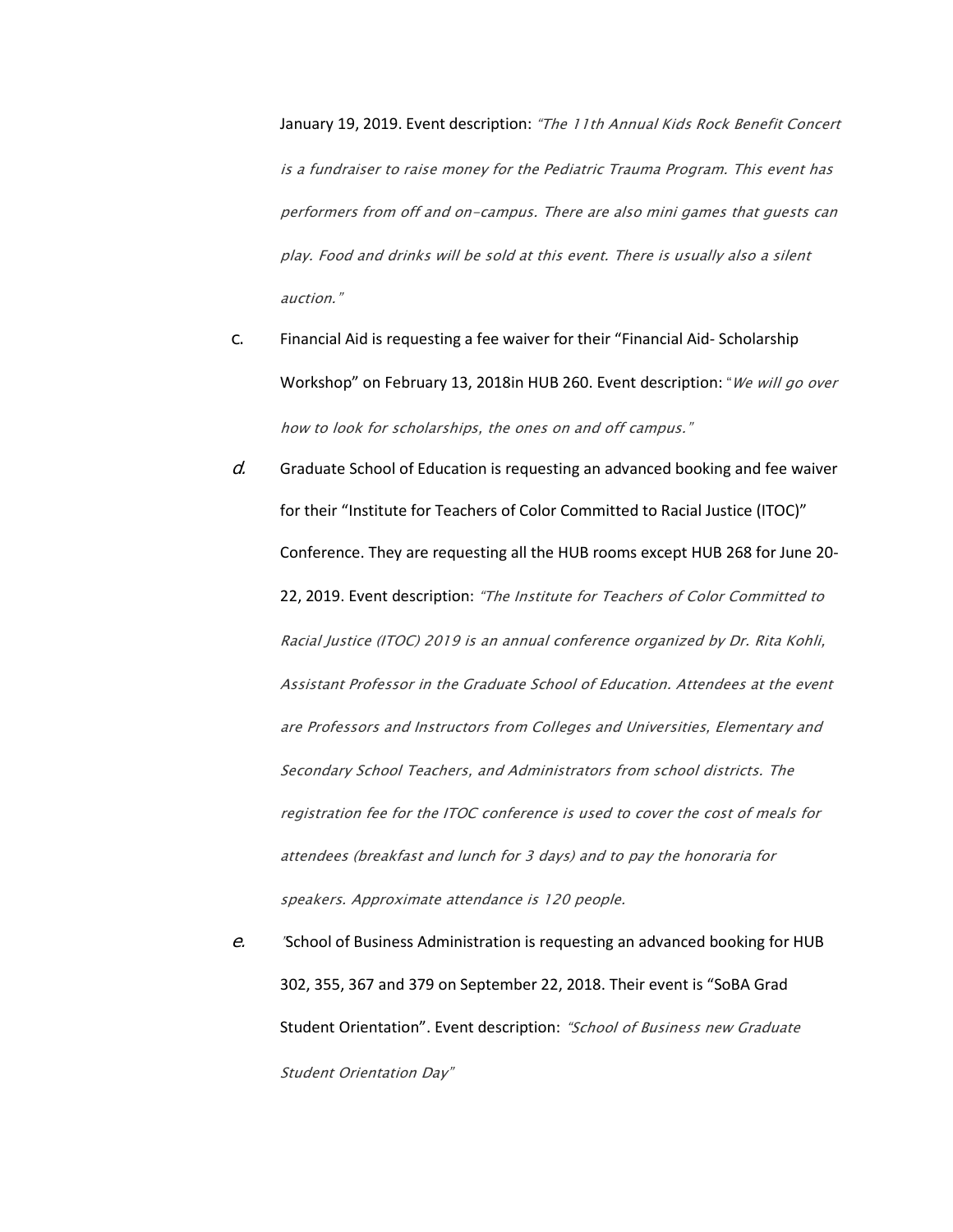- $f.$  Undergraduate Admissions is requesting a fee waiver for their "Puente Day" event on March 16, 2018in HUB 269. Event description: "Prospective PUENTE transfer students are invited to campus to learn more about the campus by attending an Admissions Presentation, a Campus Tour, and a luncheon. This event is part of the 2:1 Transfer Initiative. This event is an outreach event for high achieving PUENTE community college cohorts and has two purposes; 1) to be used as an application generation event and 2) to be used as a SIR Yield event."
- $g.$  Undergraduate Education is requesting a fee waiver for their "UE Symposium" on May 7, 2018 in HUB 302, 355, 367 and 379. Event description: "The Undergraduate Research, Scholarship, and Creative Activity Symposium provides the opportunity for undergraduates across the disciplines to share their research and creative activities with the UCR community. Students present their work in a variety of formats, including oral presentations, poster sessions, art exhibits, performances, and electronic media. All UCR undergraduates involved in faculty mentored research or creative activities are encouraged to apply to present at this two-day event. Last year, 200 undergraduate students participated in the Symposium through the mentorship of over 100 Faculty. We anticipate 250 undergraduate students to participate in this year's event. In addition to the presenting undergraduate students, we have a team of Undergraduate Education Ambassadors that will assist with event logistics, thereby making this undergraduate event produced by undergraduates for undergraduates.